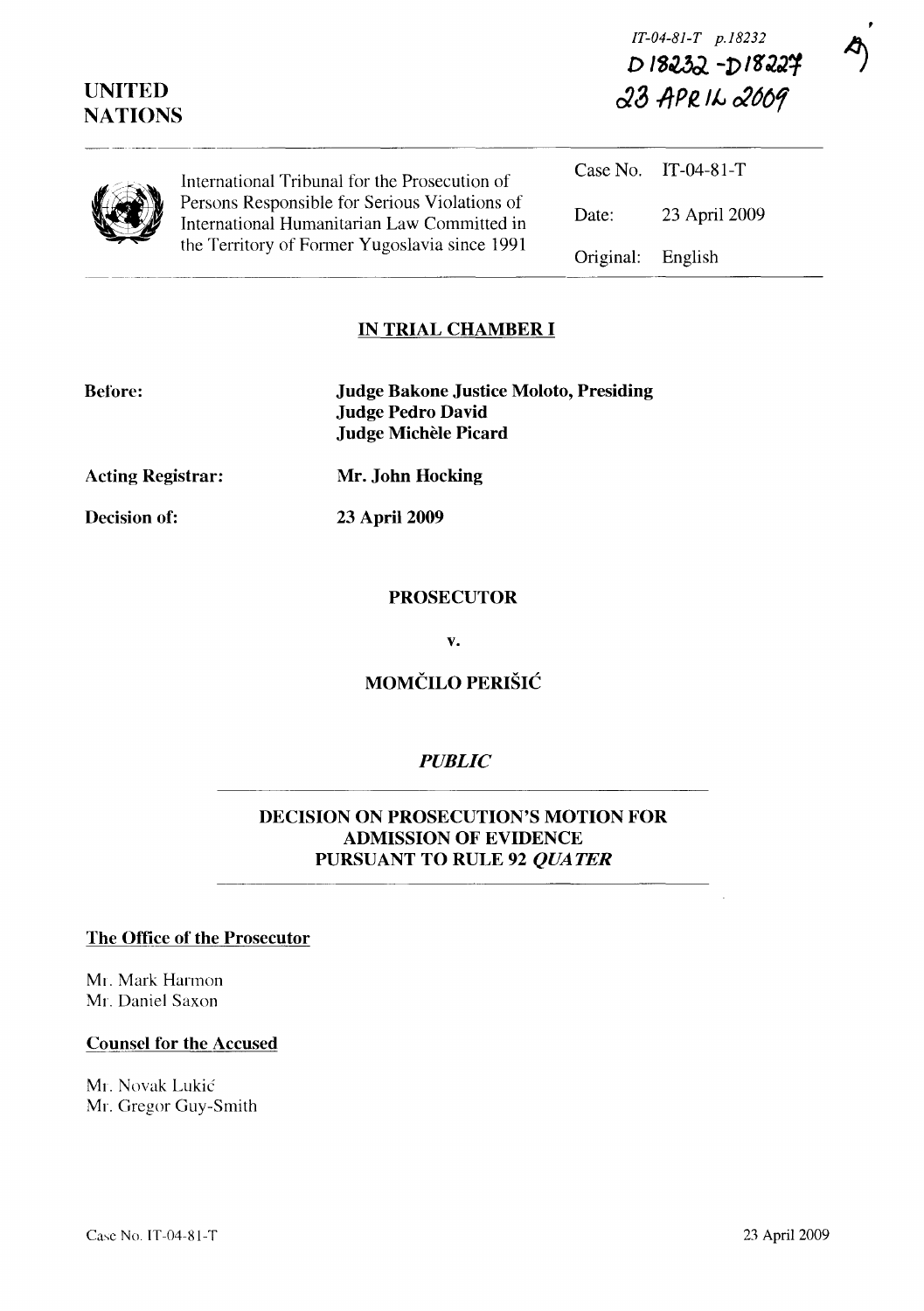**TRIAL CHAMBER I** ("Trial Chamber") of the International Tribunal for the Prosecution of Persons Responsible for Serious Violations of International Humanitarian Law Committed in the Territory of the former Yugoslavia since 1991 ("Tribunal") is seised of the "Prosecution Motion Pursuant to Rule 92 *quater*, with Annexes A, B and C" filed confidentially on 24 March 2009 ("Motion") and hereby renders its Decision.

### **SUBMISSIONS**

#### **A. Prosecution**

I. **In** its Motion, the Prosecution seeks the admission of the written evidence of Witness Huso Palo pursuant to Rule 92 *quater* of the Rules of Procedure and Evidence ("Rules"), being the witness statement given to the Bosnian authorities on 24 November 1994 ("1994 Statement"), the statement of the witness given to the Office of the Prosecutor ("Prosecution") on 24 February 1996 (" 1996 Statement"), and the written record of his prior testimony in the *Dragomir Milosevic* case ("Transcripts") (jointly "92 *quater* Material"). <sup>I</sup>

2. **In** support of its Motion, the Prosecution submits that the 92 *quater* Material meets the requirements of Rule 92 *quater* as the witness is now deceased,<sup>2</sup> and his evidence bears sufficient indicia of reliability for admission.<sup>3</sup> In particular, the Prosecution points to the following factors which, it alleges, go to the reliability of the evidence:

(a) the 1996 Statement is signed with an accompanying acknowledgement that it is true to the best of the witness's recollection;

(b) the witness's testimony from Tribunal proceedings was made by him under oath and was subject to cross-examination and to questions posed by the Trial Chamber;<sup>4</sup>

(c) the written evidence, in many particulars, relates to events about which there is other evidence and about which a Trial Chamber has rendered a Judgement;<sup>5</sup>

<sup>&</sup>lt;sup>1</sup> Prosecutor v. Dragomir Milošević, IT-98-29/1 ("D. Milošević case"), Transcripts, 2 February 2007, T. 1526-1529 and 5 Fehruary 20m, T. 1533-1548. The exhibit referred to in Witness Palo's testimony has already been admitted in the current proceedings as D46.

 $2$  Motion paras 1, 10; Annex A, Death Certificate. The Trial Chamber notes that according to the Certificate, the date of Witness Palo's death is 11 October 2008 and not 13 October as the Motion, para. 1, suggests.

Motion, paras 1, 10-11.

<sup>&</sup>lt;sup>4</sup> D. Milosević case, T. 1526-1531 and T. 1533-1548.

 $<sup>5</sup>$  The Prosecution alleges that the witness's testimony relates to Scheduled Incident B-8 of the Indictment, in respect of</sup> which the Trial Chamber made findings of fact in the judgement in the *D. Milošević* case, paras 277 to 289.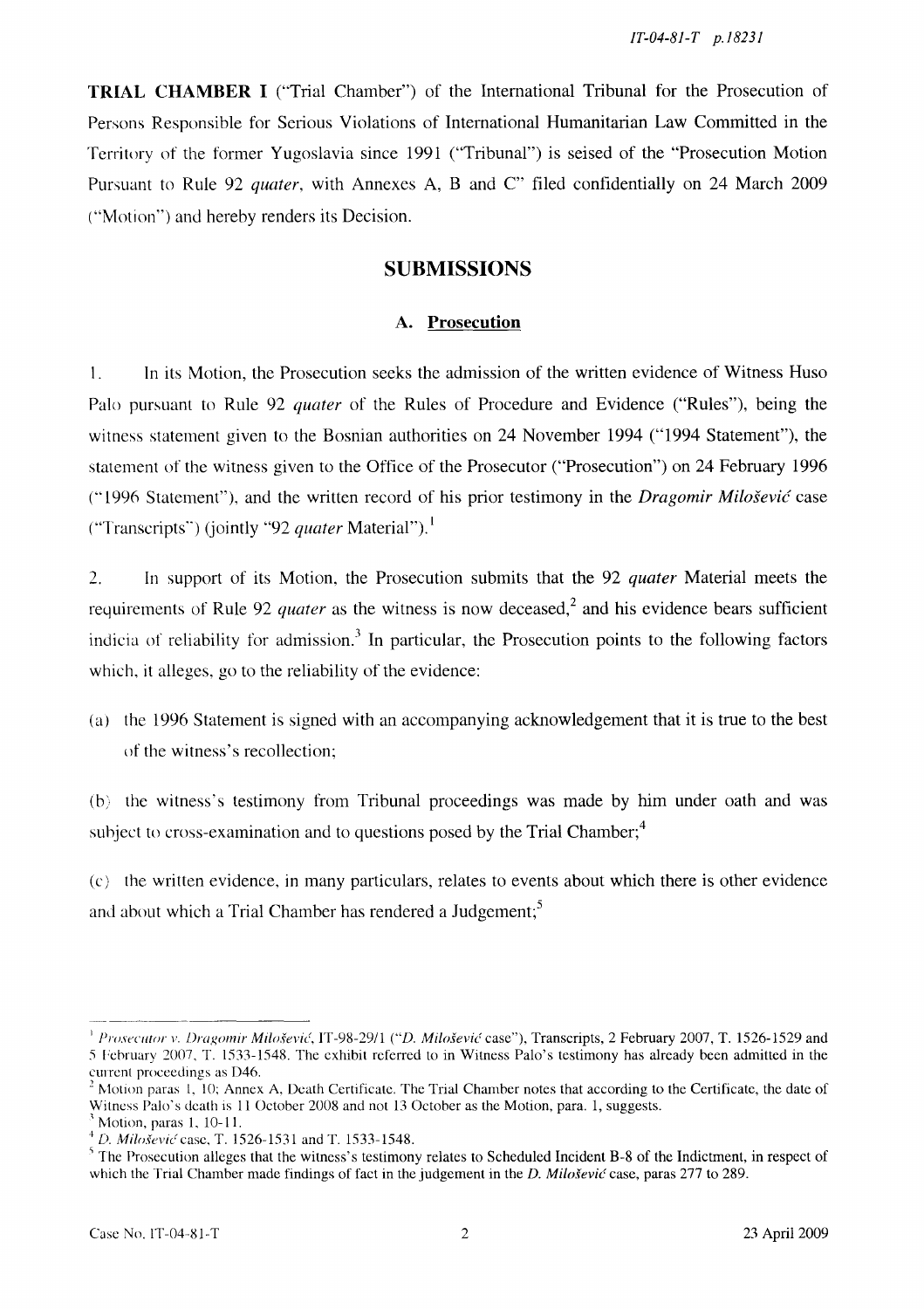- (d) the witness's evidence, in relevant parts, is corroborated by another Trial Chamber's findings of fact;<sup>6</sup>
- (e) the witness's evidence does not contain manifest or obvious inconsistencies.<sup>7</sup>

3. The Prosecution also submits that the evidence sought to be admitted is crime-base evidence thal supplements other evidence that has been introduced at trial and does not relate to the acts and conduct of the accused.<sup>8</sup> Finally, it argues that the documents are relevant and of probative value as required by Rule  $89(C)$  of the Rules.<sup>9</sup>

#### **B. Defence**

4. The Defence has no specific objections to the admission into evidence of the 92 *quater*  Material.<sup>10</sup> However, it repeats its standing objection to 92 *quater* evidence, as set out in its previous submissions.<sup>11</sup> The Defence contends specifically that admission of such evidence violates the accused's "right to confront, right to be tried in his presence, right to the presumption of innocence, right to be treated equally before the Tribunal and the right to equality of arms." $^{12}$ 

5. The Trial Chamber notes that in previous decisions it has already rejected the objections raised by the Defence insofar as they relate to the procedure governed by Rule 92 *quater* of the Rules.<sup>13</sup>

# **APPLICABLE LAW**

6. The Trial Chamber notes that in order for the requirements of Rule 92 *quater* to be met, the Tnal Chamber must be satisfied that the person is unavailable and that the evidence which is sought to be admitted is reliable.<sup>14</sup>

 $^6$   $\emph{loid.}$ 

<sup>7</sup> Motion, para. 11.

x 1.1.1.1.2, para. 12. *See also* Testimony of Sabina Šabanić, T. 681-705; Testimony of Patrick van der Weijden, T. 3024-3027: Testimony of Afeza Karačić, T. 3386-3414.<br><sup>9</sup> Motion, paras 9, 13.

<sup>&</sup>lt;sup>10</sup> E-mail from Defence Counsel to the Chamber's Legal Officer of 6 April 2009.

<sup>&</sup>lt;sup>11</sup> Response to Prosecution's Motion for Admission of Evidence Pursuant to Rules 89 and 92 *quater* With Annex A and Confidential Annex B, 19 June 2007; Response to Prosecution's Motion for Leave to File Motion Pursuant to Rule 92 quater With Confidential Annexes A, B, C, D and E, 2 October 2007; Response to Prosecution's Motion for Leave to Supplement its 92 *quater* Motion of 3 September 2007, With Confidential Annexes A and B, 20 March 2008; Opposition to Prosecution's Motion for Admission of Evidence Pursuant to Rule 92 *quater* Regarding Mr. Kucanin, 19 September 200X: Defence Memorandum Brief on the Application of the Rights Contained in the ICTY Statute and the ICCPR to the Presentation of Evidence With Appendix A, 16 May 2006 ("Defence Memorandum Brief').  $12$  Defence Memorandum Brief, pp 33-37.

<sup>&</sup>lt;sup>13</sup> See Decision on Prosecution's Motion for Judicial Notice of Facts Relevant to the Srebrenica Crime Base, 22 September 2008, paras 15-25. *See also* Decision on Prosecution Motions for Admission of Evidence Pursuant to Rule 92 *quater*. 10 October 2008, para. 22.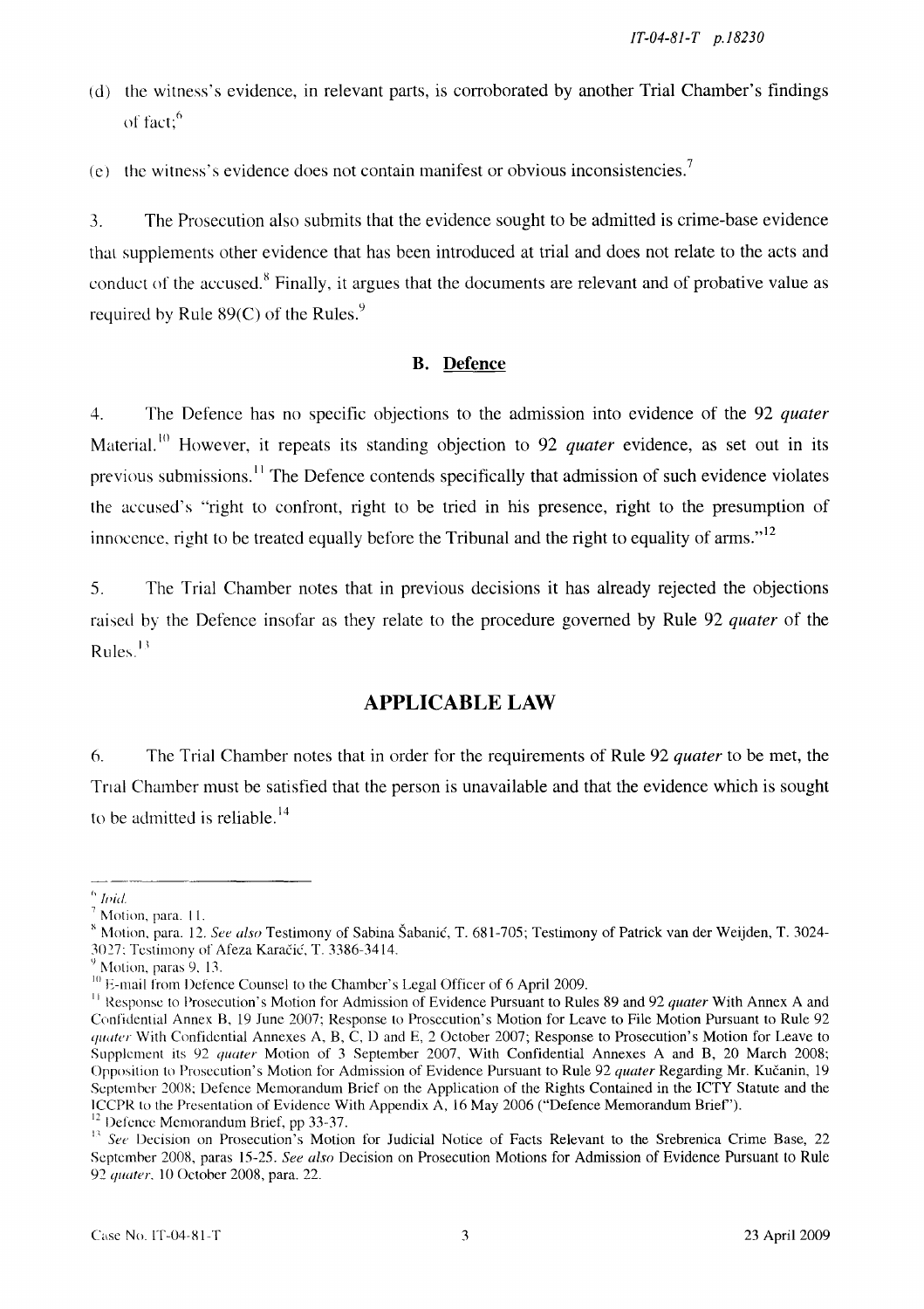7. The following indicia have been identitied by the jurisprudence of the Tribunal as being relevant to the assessment of the reliability of the evidence to be admitted pursuant to Rule 92 *quater:* 

(a) the circumstances in which the statement was made and recorded, including:

- (i) whether the statement was given under oath; or
- (ii) whether the statement was signed by the witness with an accompanying acknowledgement that the statement is true to the best of his or her recollection; and
- (iii) whether the statement was taken with the assistance of an interpreter duly qualified and approved by the Registry of the Tribunal;
- (b) whether the statement has been subject to cross-examination;
- (c) whether the statement, in particular an unsworn statement which was never subject to crossexamination, relates to events about which there is other evidence; and
- (d) other factors, such as the absence of manifest or obvious inconsistencies in the statements.<sup>15</sup>

g. In addition to the conditions set out in Rule 92 *quater* of the Rules, the Trial Chamber must also ensure that the general requirements of admissibility under Rule 89(C) of the Rules are satisfied, namely that the evidence is relevant and has probative value.<sup>16</sup>

9. The Trial Chamber also notes that Rule 92 *quater(B)* allows for the admission of evidence which may go to proof of acts and conduct of an accused as charged in the indictment, although such contents may be a factor mitigating against the admission of the evidence.

## **DISCUSSION**

10. The Trial Chamber finds that the Prosecution has established that the Witness is deceased and is therefore an unavailable person within the meaning of Rule 92 *quater.* 

<sup>&</sup>lt;sup>14</sup> Rule 92 *quater. See Prosecutor v. Popović et al.*, IT-05-88-T, Decision on Prosecution Motion for Admission of Evidence Pursuant to Rule 92 *quater*, 21 April 2008, para. 29 *("Popović et al. Decision").* 

<sup>&</sup>lt;sup>15</sup> Prosecutor v. Perišić, Case IT-04-81-T, Decision on Prosecution Motions for Admission of Evidence Pursuant to Rule 92 quater, 10 October 2008 ("Perišić Decision"). See also Prosecutor v. Milutinović et al, IT-05-87-T, Decision on Prosecution Motion for Admission of Evidence Pursuant to Rule 92 *quater,* 16 February 2007, para. 7 *("Milutinovic et al. Decision"); Prosecutor v. Gotovina et al., IT-06-90-T, Decision on the Admission of Statements of Seven* WItnesses Pursuant to Rule 92 *quater,* 16 June 200S, para. 6; *Popovic et al.* Decision, para. 31.

<sup>&</sup>lt;sup>16</sup> Perišić Decision, para. 20. See also Milutinović et al. Decision, para. 4.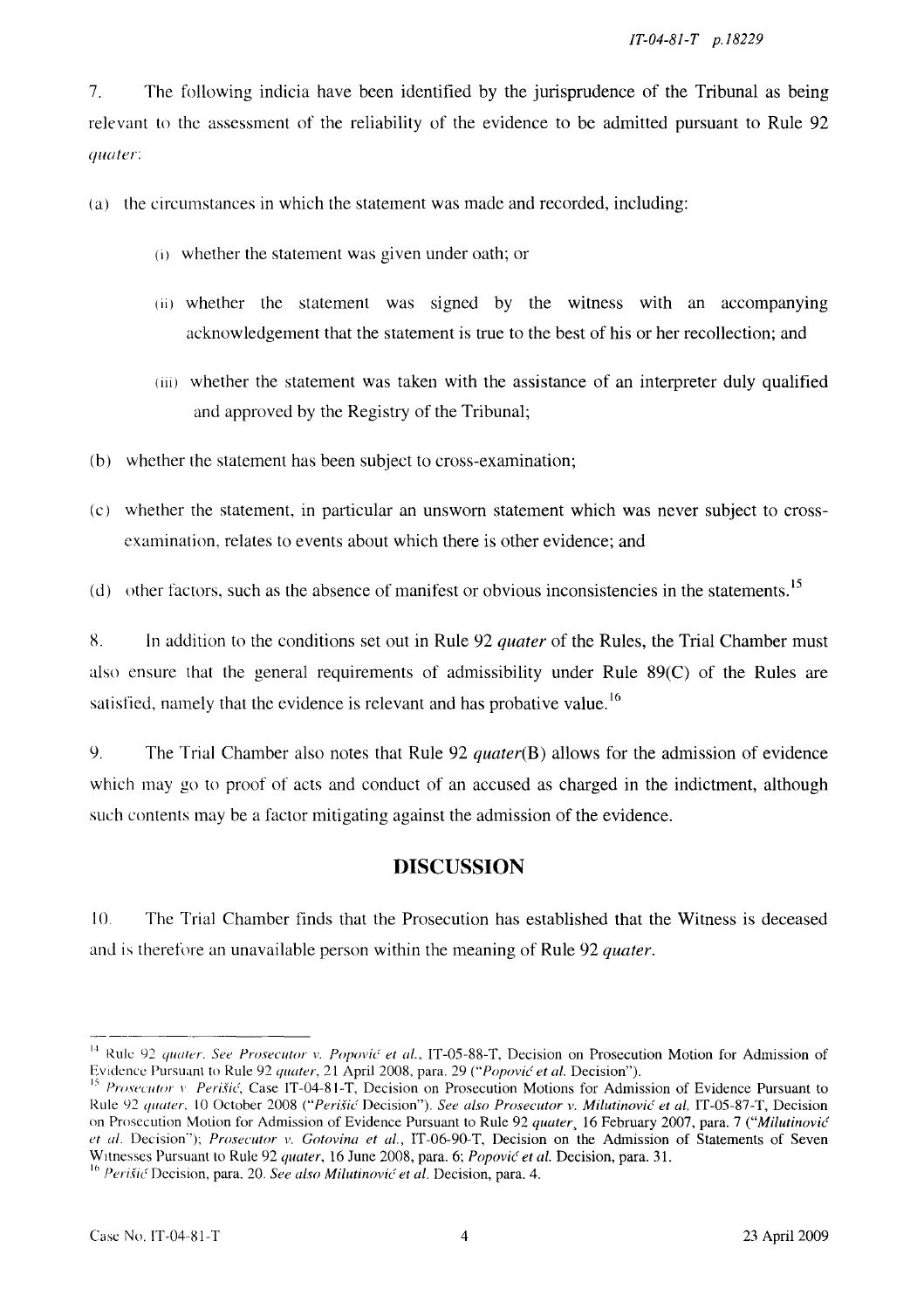11. With regard to the reliability of the evidence, the Trial Chamber notes that both the 1994 and the 1996 Statements are signed by the Witness<sup>17</sup> and that the 1996 Statement contains an affirmation of truthfulness by the Witness.<sup>18</sup> Further, in the 1996 Statement, a Registry-approved interpreter certified that the statement was read back to the Witness in Bosnian before he signed it.<sup>19</sup> The Trial Chamber also notes that the Witness confirmed the content of the 1996 Statement before the Trial Chamber in the *D. Milošević* case.<sup>20</sup> In addition, the testimony recorded in the Transcripts was made under oath, subject to cross-examination and questions posed by the Chamber.<sup>21</sup>

12. The Trial Chamber is also aware that the written evidence given by Huso Palo relates to events about which there is other evidence and about which a Trial Chamber has made certain findings of fact. 22 Moreover, the 92 *quater* Material is free of manifest or obvious inconsistencies and that none of its parts go to the acts or conduct of the accused as charged in the Indictment. As a consequence, the Trial Chamber finds that the 92 *quater* Material is reliable.

13. The Trial Chamber notes that the 92 *quater* Material concerns scheduled sniping incident B-8 in the Indictment and is relevant to Counts 3-4. **In** addition, the 1996 Statement contains information relevant to the campaign of shelling which the Indictment alleges occurred in Sarajevo.<sup>23</sup> Moreover, the abovementioned finding as to the reliability of the 92 *quater* Material militates in favour of finding this evidence of probative value.

14 As a consequence, the Trial Chamber finds that the 92 *quater* Material fulfils the requirements of Rules 89 and 92 *quater.* It is therefore admitted into evidence.

### **DISPOSITION**

15 **FOR THE FOREGOING REASONS** and **PURSUANT TO** Rules 89 and 92 *quater* of the Rules, the Trial Chamber hereby

**GRANTS** the Motion:

**ORDERS** that the 1994 Statement, the 1996 Statement and the Transcripts be admitted into eVidence: and

 $17$  Motion, Annex C, the 1994 Statement, p. 1 and the 1996 Statement, p. 2.

 $<sup>18</sup>$  Motion, Annex C, the 1996 Statement, p. 2.</sup>

I~ *lhid.,* p. 3.

 $20$  Transcript, 2 February 2007, T. 1529.

<sup>&</sup>lt;sup>21</sup> Transcript, 2 February 2007, T. 1526-1529 and 5 February 2007, T. 1533-1548; Motion, para. 11 B.

<sup>22</sup>*See* footnote 5 *supra.* 

<sup>&</sup>lt;sup>23</sup> Indictment, paras 40-42 and Counts 1-4; Motion Annex B, section 2 and the 1996 Statement, paras 6-7. See also Decision on Prosecution's Submission on Interpretation of the Trial Chamber's Decision of 15 May 2007 Regarding "Unscheduled Incidents", 31 October 2008, paras 10-13.